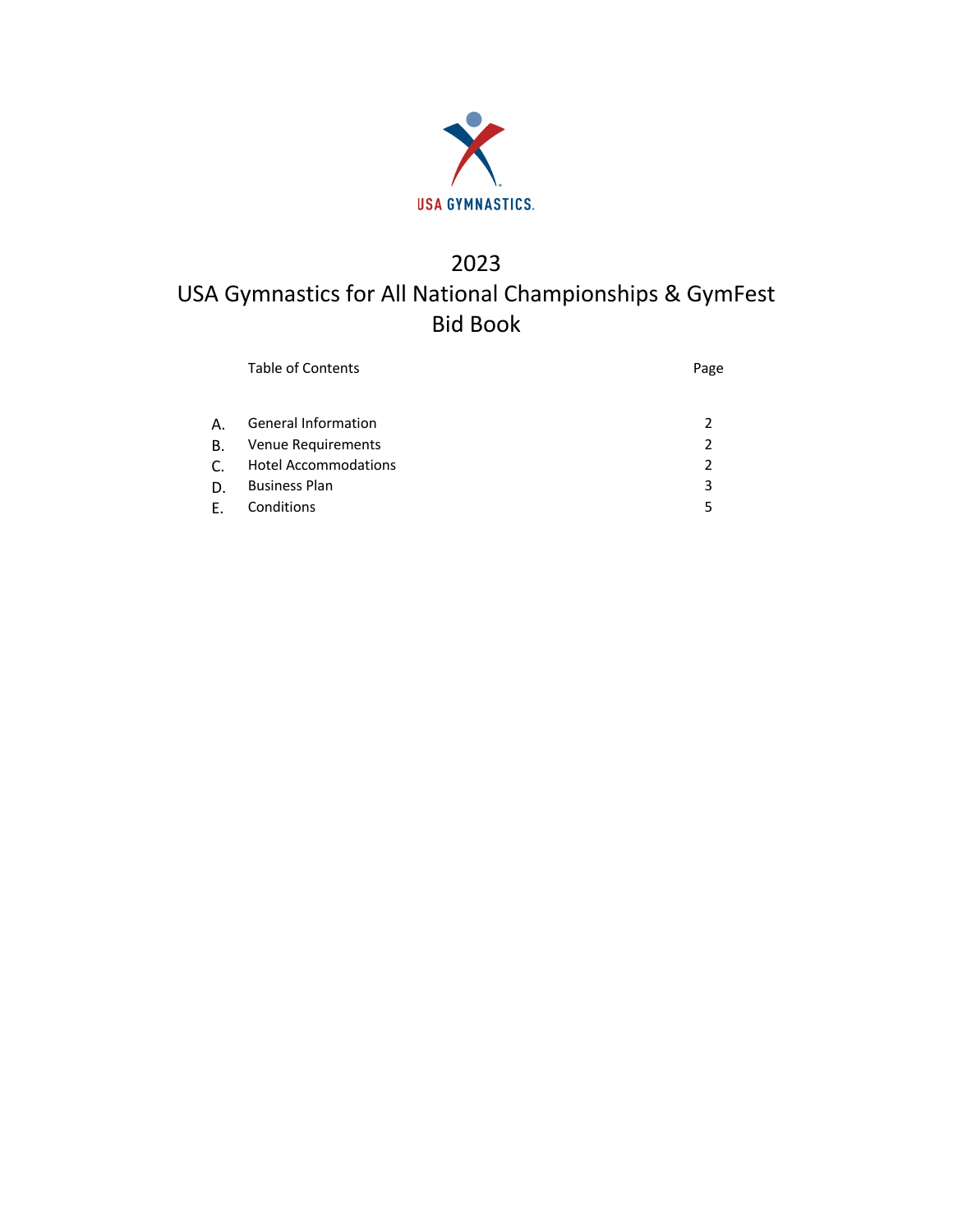## **A. GENERAL INFORMATION**

Please complete this bid form as an official application to host the USA Gymnastics for All National Championships and GymFest. The completed bid form must be returned to Lori Laznovsky, Gymnastics for All (GfA) Technical Director by June 15, 2022. Please be advised that after appropriate site visits, a contract shall be offered to the selected host based upon the terms and conditions of this bid. If you have any questions relative to the completion of this bid, please contact Lori Laznovsky:

> USA Gymnastics 1099 North Meridian St., Suite 800 Indianapolis, Indiana 46204 317.237.5913 llaznovsky@usagym.org

The USA Gymnastics for All National Championships & GymFest is to be held in June of each year. The Gymnastics for All (GfA) Technical Director and USA Gymnastics must approve any deviation from this month. Bids for the GfA Nationals should be received by USA Gymnastics by the specified date.

The USA Gymnastics for All National Championships and GymFest includes competition and performance opportunities for approximately 500 athletes in Power TeamGym and Performance Gymnastics. The entry fee for the athletes will be \$160 per person regardless of the number of events participated in.

Anticipated Event Schedule\* Preferred dates are June 21-25, 2023

| Wednesday | Load-in, Training, Opening Ceremonies |
|-----------|---------------------------------------|
| Thursday  | Competition/Activities                |
| Friday    | Competition/Activites                 |
| Saturday  | Competition/Activities                |
| Sunday    | Load-out                              |

\*This format is subject to change, however, the number of days, projected number of athletes and facility requirements will remain the same.

#### **B. VENUE REQUIREMENTS**

Training hall size should be at least 90' x 130' with a 25' ceiling (unless otherwise approved by USA Gymnastics). Competition hall size should be at least 90' x 130' with a 25' ceiling and stadium type seating for 1000

#### **C. HOTEL ACCOMMODATIONS**

Delegation size is approximately 600 athletes, coaches, and staff. Adequate rooming will need to be reserved beginning on Tuesday of the week of competition. The following is a table of the required room blocks, based upon 210 peak room nights for a total of 700 room nights. USA Gymnastics will hold the right of first refusal for all hotel contracts associated with the event.

|        | Wed. | Thurs. | Fri. | Sat. | Sun. | Mon. | Total |
|--------|------|--------|------|------|------|------|-------|
| Single | 10   | 20     | 20   | 20   | 10   |      | 85    |
| Double | 115  | 220    | 240  | 220  | 20   |      | 820   |
| Total  | 125  | 240    | 260  | 240  | 30   | 10   | 905   |

## **D. BUSINESS PLAN**

The event must be conducted under the direct control and supervision of USA Gymnastics. The acceptance of a bid and designation of a host does not become official until an event contract has been executed between the host and USA Gymnastics.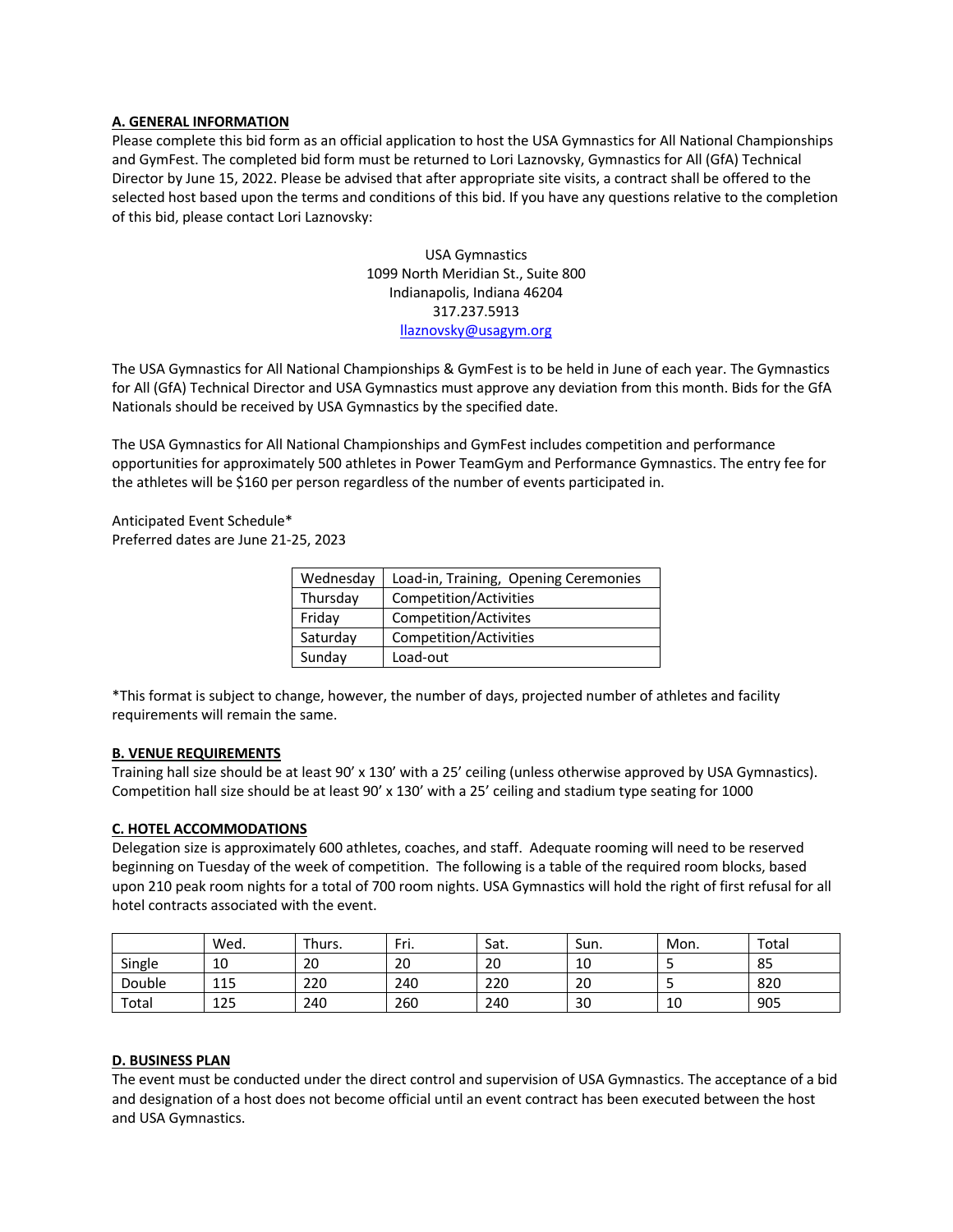- I. USA Gymnastics Obligations:
	- a. Supervise the technical aspects of the Event. USA Gymnastics GfA Technical Director will interpret and enforce all aspects of the USA Gymnastics for All Rules and Policies, which govern the Event, and will serve as the Meet Director. LOC is required to follow the current USA Gymnastics GfA Rules Policies and Program Guidelines for competition, and the USA Gymnastics Technical Director of Gymnastics for All must approve any variance from these procedures in writing.
	- b. Identify a qualified person to serve as Competition Director for the Event.
	- c. Secure a comprehensive general liability policy, including public liability and property damage for all participants, spectators, officials, administrators, and volunteers in an amount up to One Million Dollars (\$1,000,000) for bodily injury and One Million Dollars (\$1,000,000) for property damage. The LOC and facility shall be named as additional insured's there under. Not less than thirty (30) days prior to the Event, USA Gymnastics shall deliver to LOC certificates of insurance evidencing the existence thereof, all in such form as LOC may reasonably require. Each such policy or certificate shall contain a valid provision or endorsement stating, in essence, the following: "This policy will not be canceled or materially changed or altered without first giving thirty (30) day's written notice thereof to LOC. If any of the insurance policies covered by the foregoing certificates of insurance will expire prior to or during the time of the Event, USA Gymnastics shall deliver to LOC at least thirty (30) days prior to such expiration a certificate of insurance evidencing the renewal of such policy or policies. The coverage provided under such policies shall be occurrence-based, not claims made; there shall be no aggregate limit with respect to the aggregate amount of coverage provided there under.
	- d. Grant a sanction for this event with no fee to the host upon receipt of signed sanction request.
	- e. Select and assign all officials for the event.
	- f. Design the official event logo for the event. This logo shall be the only logo associated with the event.
	- g. Provide a registration system for participants. All participant registrations must be completed through this system.
	- h. Verify that all participating coaches and officials are current USA Gymnastics members in good standing and have met all educational requirements,
	- i. Verify that all participating competitors have a current, valid USA Gymnastics athlete membership; a component of which is \$50,000 Secondary Accident Insurance for injuries suffered during their participation in a USA Gymnastics-sanctioned event for which they are properly registered.
- II. Host Obligations:
	- a. Ensure that the current USA Gymnastics GfA Rules & Policies are followed completely for the Event, and the USA Gymnastics Technical Director of Gymnastics for All must approve any variance from these procedures in writing.
	- b. The host shall guarantee USA Gymnastics \$35.00 for each participant, for the rights to host the Event. Entry fees will include all entry fees collected, less any refundable fees, regardless of the number of athletes who actually participate in the competition.
	- c. Apply for a USA Gymnastics Sanction at: https://usagym.org/pages/membership/pages/sanction\_apply.html
	- d. Provide a training and competition arena / venue that meets regulations listed in the GfA Rules and Policies for three (3) competition days and a minimum of one (1) training day as well as at least one meeting room adequate for officials meetings.
	- e. Provide competitive equipment that meets the requirements listed in the GfA Rules & Policies. USA Gymnastics must approve the final floor plan and equipment layout for the event.
	- f. Provide fifteen (15) adults to set up and strike equipment, which will be supervised by a gymnastics equipment representative, as needed.
	- g. Provide an Internet connection in the competition area for use by USA Gymnastics staff.
	- h. Provide staffing and equipment for tabulation including printing capabilities.
	- i. Assume responsibility for costs and arrangements for hotel, per diem or meals, all travel and honorarium for up to five officials.
	- j. Provide up to three (3) complimentary hotel rooms for USA Gymnastics to utilize for the duration of the event.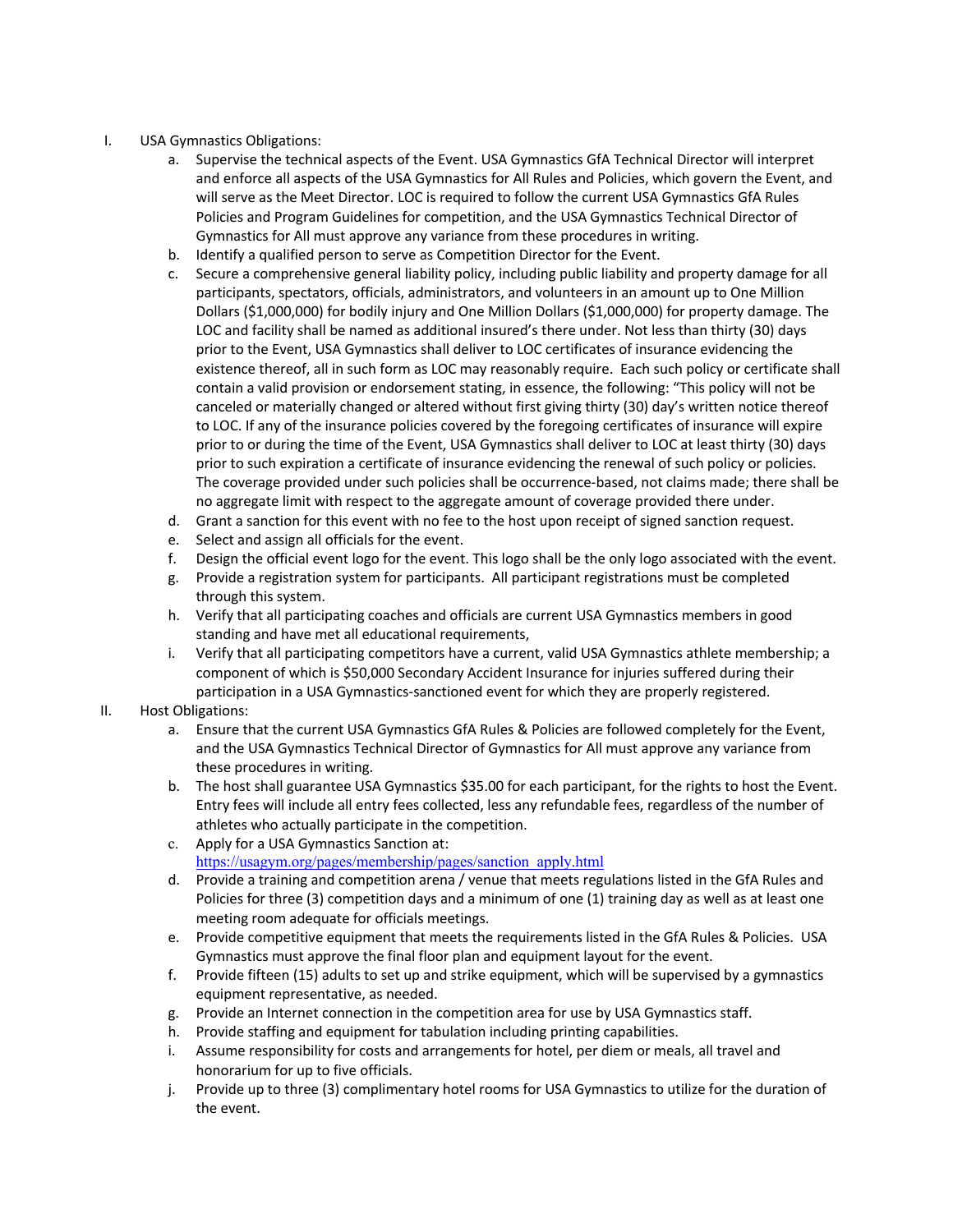- k. Provide ground transportation for officials; meet referee, and USA Gymnastics staff from the airport to the hotel and from the hotel to the arena/venue for training and competition days.
- l. Provide information on transportation arrangements, including maps, for all other participants.
- m. Make available one medical profressional, or EMT to be present, as well as provide an emergency first aid facility and supplies for all training and competition sessions. The medical personnel and emergency medical plan must be approved sixty days prior to the start of the event by the USA Gymnastics Chief of Athlete Wellness.
- n. Fully cooperate in all respects with USA Gymnastics and the U.S. Center for SafeSport (the "Center") in connection with any requirements under USA Gymnastics' or the Center's policies and procedures, and any audit of the Event conducted by the Center or the Center's designee, including but not limited to the following: the venue must provide a bathroom or changing area designated for use in changing clothing by minor athletes only. This may include a single stall within a larger bathroom, a family bathroom for minor athletes only, or locker rooms for athletes only. USA Gymnastics will provide the appropriate signage required to be displayed outside the changing area indicating that the changing area is for use by minor athletes only.
- o. Provide personnel to adequately staff this event. This includes, but not limited to, providing all auxiliary personnel, such as scorekeepers, floor managers, clerical support, runners, flashers, security, music operator and technician, announcers, etc. USA Gymnastics will assist in identifying local clubs and individuals with technical expertise to assist in different areas. USA Gymnastics must approve the final staffing plan.
- p. Event staff and volunteers must follow the USA Gymnastics Premier and National Event Safe Sport and Background Check Reqirements Policy.
- q. Provide access to a high speed photocopy machine for use by the Meet Director throughout the event. Paper, copies, and other printing supplies should be at no cost to USA Gymnastics.
- r. Furnish an adequate sound system for the event.
- s. Possess the relevant and appropriate music license(s) with performing rights societies like the American Society of Composers, Authors and Publishers (ASCAP) and Broadcast Media, Inc. (BMI), for performance, venues, and presenters, copies of which shall be made available to USAG for inspection
- t. Provide USA Gymnastics with five (5) tickets in the best seating category. USA Gymnastics may request credentials with floor access. USA Gymnastics will control the distribution of credentials with floor access.
- u. Work jointly with USA Gymnastics in the development of advertising per USA Gymnastics brand standard.
- v. Commit to advertising for the event and be prepared to set aside adequate funds to do so.
- w. Responsible for the printing and distribution of all Event credentials with approval from USA Gymnastics. The host acknowledges and agrees that USA Gymnastics retains sole discretion over credentials issued for the field of play.
- x. Provide competitor awards. All awards must be purchase from A-1 Awards (USA Gymnastics supplier). The design and awards plan must be approved by USA Gymnastics.
- y. Provide USA Gymnastics with an event budget, which must be approved by USA Gymnastics. The host agrees to not make any changes to the approved Event budget regarding both projected revenues as well as estimated expenses without the approval of USA Gymnastics. USA Gymnastics will not unreasonably withhold its approval and, in the event of disapproval, will provide the host with the reason for its disapproval. The host also recognizes USA Gymnastics' interest and right to have a working knowledge of the Event budget. The host respects that USA Gymnastics' experience in the event business is a valuable resource and agrees to seek USA Gymnastics' guidance and advice where appropriate.

# **E. CONDITIONS**

- I. Commercial Identification, Signage and Official Marks:
	- a. All activities utilizing the USA Gymnastics event logo or registered marks must have the prior approval of USA Gymnastics.
	- b. USA Gymnastics will design the official event logo for this event in consultation with the host. All entities involved in the event will use this logo and no other.